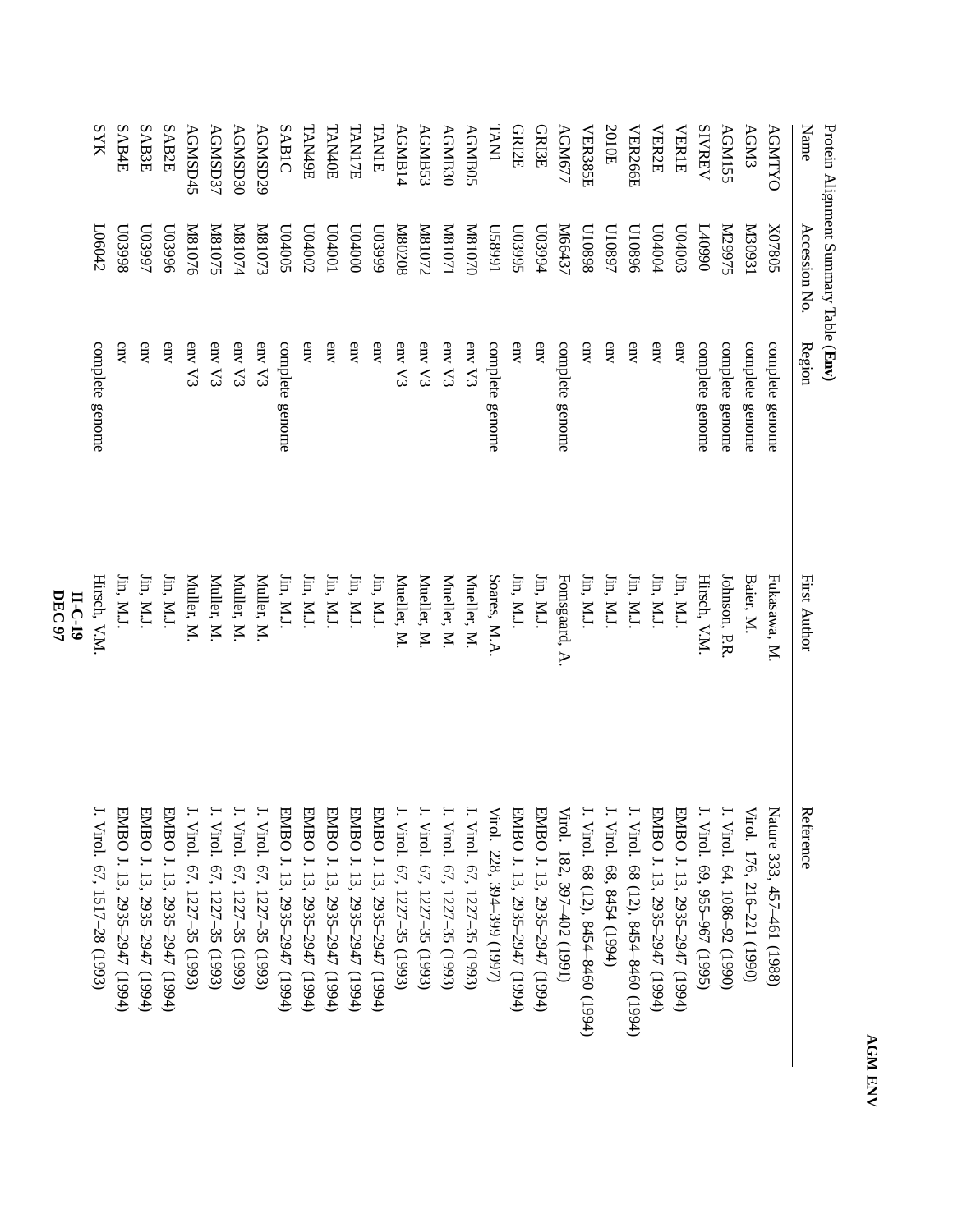## **AGMENV**

| <b>AGMB14</b><br>GRIVET.CON<br><b>SIVREV</b><br><b>AGM3</b><br><b>AGNTYO</b><br>SABAEUS.CON<br><b>AGM677</b><br><b>AGM155</b><br>VERVET.CON<br><b>TNAT</b><br>TANTALUS. CON | $\begin{split} &\frac{1}{2} \left[ \begin{array}{c} \frac{1}{2} \left( \frac{1}{2} \right) \left( \frac{1}{2} \right) \left( \frac{1}{2} \right) \left( \frac{1}{2} \right) \left( \frac{1}{2} \right) \left( \frac{1}{2} \right) \left( \frac{1}{2} \right) \left( \frac{1}{2} \right) \left( \frac{1}{2} \right) \left( \frac{1}{2} \right) \left( \frac{1}{2} \right) \left( \frac{1}{2} \right) \left( \frac{1}{2} \right) \left( \frac{1}{2} \right) \left( \frac{1}{$<br>MK:tigi?ail?1GEgivls?kgQW?TVFXG?PVWKNSSVQAFCMTPTTFLWATING1PDDEDYTEVPL.NIT_EPFEAMaDRNPLvAQA9SNIHLLFEQTIKPCVKLSPLCIKMSVOTINDDELA<br>>>> | ∕ ∕ ∕                                                                 |
|-----------------------------------------------------------------------------------------------------------------------------------------------------------------------------|----------------------------------------------------------------------------------------------------------------------------------------------------------------------------------------------------------------------------------------------------------------------------------------------------------------------------------------------------------------------------------------------------------------------------------------------------------------------------------------------------------------------------------------------------------------------------------------------------------------------|-----------------------------------------------------------------------|
| <b>SYKES. CON</b><br>SAB1C                                                                                                                                                  |                                                                                                                                                                                                                                                                                                                                                                                                                                                                                                                                                                                                                      |                                                                       |
| <b>SYR</b>                                                                                                                                                                  | $* \times \times \times$<br>$\times *$                                                                                                                                                                                                                                                                                                                                                                                                                                                                                                                                                                               | $\star \sim \sim \sim \sim \sim \star$<br>$\star \star \star \star$   |
| AGM3<br><b>AGMTYO</b><br><b>VERVET.CON</b>                                                                                                                                  | ssr??ttptstta?tt????????gyPryhtt??nlqsCMa?iIEkE???B?ASMCTFAMAGY?RDQKKn?YSVVMNDAEIyCKn?t??Ns??                                                                                                                                                                                                                                                                                                                                                                                                                                                                                                                        | <b>KE. CYMIHCNDSVIKEACHKTYWDELRICAPAG</b>                             |
| <b>VER2E</b><br><b>SIVREV</b><br><b>AGM155</b><br>VER385E<br>VER266E<br><b>VER1E</b>                                                                                        |                                                                                                                                                                                                                                                                                                                                                                                                                                                                                                                                                                                                                      |                                                                       |
| GRI2F<br><b>AGM677</b><br>GRIVET.CON<br>GRI3E                                                                                                                               | GTATTKAT-TA-TTM-                                                                                                                                                                                                                                                                                                                                                                                                                                                                                                                                                                                                     | - - - - コーマー - - - - -<br>ロートーー トーーーーーー<br>コートローーーーーー<br>ロー・マー ーーーーーー |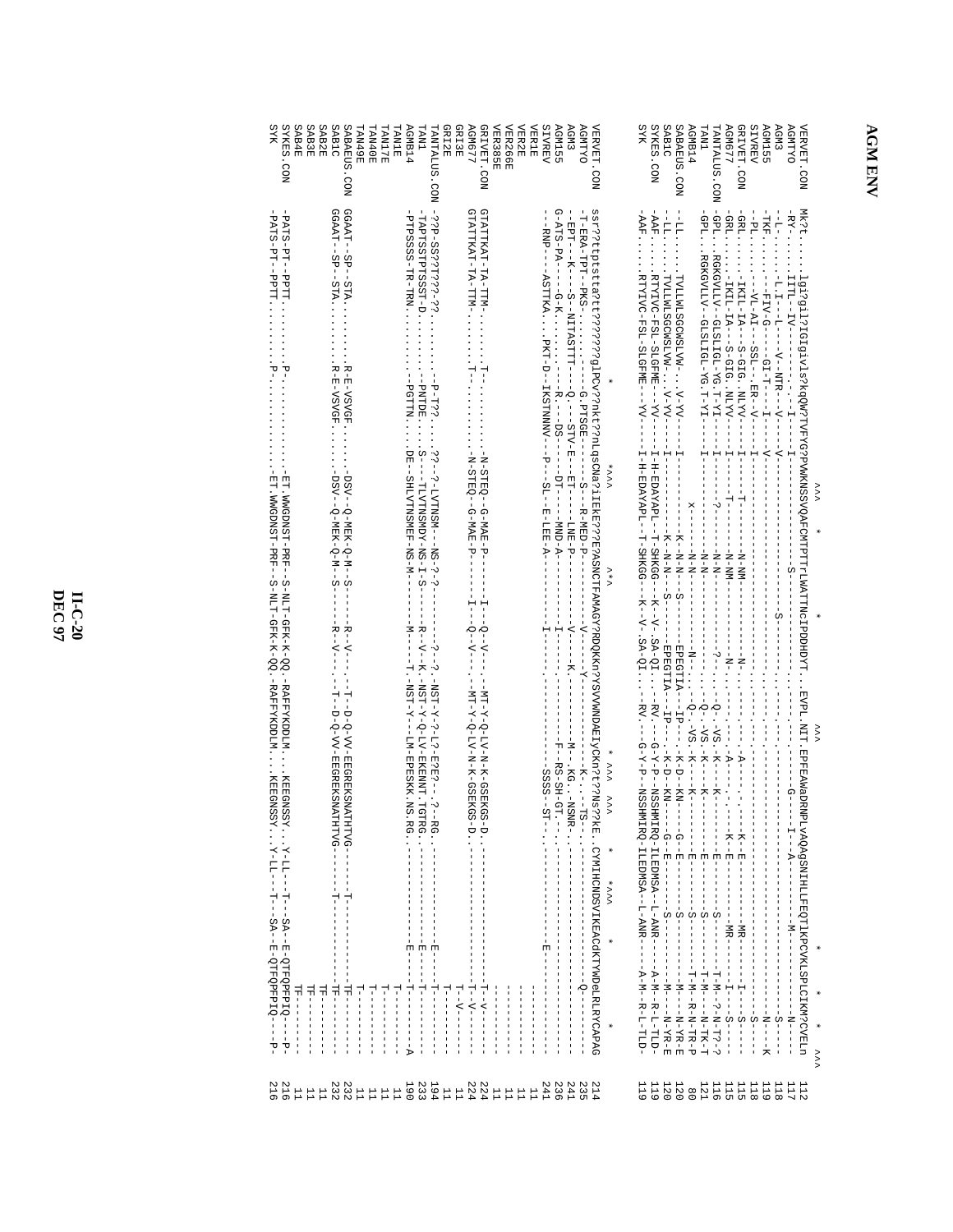## **AGM ENV**

| SYKES. CON<br><b>SYR</b>                                                                                                                                                                                                                                                                                                                                                          |                   | SAB4E | <b>SAB3E</b>                     | SAB2E           | AGMSD45                             | <b>AGMSD37</b> | AGMSD30                         | AGNSD22                                   | SAB1C                                                                                     | SABAEUS<br>NO <sub>2</sub>                                                           | TAN49E                                 | <b>TAN40E</b>                                                                                                                                                                                                                                                                                                                                                                                                                     | <b>FAN17E</b> | TANIE                  | <b>AGMB14</b>                                              | AGMB53     | AGMB <sub>30</sub> | <b>AGMB05</b>                                               | <b>TNAT</b>                                        | <b><i>LANTALUS</i></b><br>CON | <b>GRIZE</b>                                                     | <b>GRI3E</b>                                                                                                                                                                                                                                                                                                                                                                                                                                                                                                                                                                    | <b>AGM677</b>                                          | GRIVET. CON                                 | <b>VER385E</b>                                    | <b>Z010E</b>                      | VER266E                           | VER2E                   | <b>VER1E</b>   | <b>SIVREV</b>                                | <b>AGM155</b>                              | <b>AGM3</b> | <b>ACNTYO</b>        | <b>VERVET.CON</b>                                                                                            |                             |
|-----------------------------------------------------------------------------------------------------------------------------------------------------------------------------------------------------------------------------------------------------------------------------------------------------------------------------------------------------------------------------------|-------------------|-------|----------------------------------|-----------------|-------------------------------------|----------------|---------------------------------|-------------------------------------------|-------------------------------------------------------------------------------------------|--------------------------------------------------------------------------------------|----------------------------------------|-----------------------------------------------------------------------------------------------------------------------------------------------------------------------------------------------------------------------------------------------------------------------------------------------------------------------------------------------------------------------------------------------------------------------------------|---------------|------------------------|------------------------------------------------------------|------------|--------------------|-------------------------------------------------------------|----------------------------------------------------|-------------------------------|------------------------------------------------------------------|---------------------------------------------------------------------------------------------------------------------------------------------------------------------------------------------------------------------------------------------------------------------------------------------------------------------------------------------------------------------------------------------------------------------------------------------------------------------------------------------------------------------------------------------------------------------------------|--------------------------------------------------------|---------------------------------------------|---------------------------------------------------|-----------------------------------|-----------------------------------|-------------------------|----------------|----------------------------------------------|--------------------------------------------|-------------|----------------------|--------------------------------------------------------------------------------------------------------------|-----------------------------|
|                                                                                                                                                                                                                                                                                                                                                                                   |                   |       |                                  |                 |                                     |                |                                 |                                           | z — − д – − Д – − 2 − Н – − 2 − Н – 2 − д – − Д – 2 − 1 – 2 − д – – Д – 2 − 1 – 2 − д – т |                                                                                      |                                        | $\begin{split} V^1 - 1 & = -8 \cdot 1 - 1 - 1 \\ V^2 - 1 & = -1 \cdot 1 - 1 - 1 \\ V^3 - 1 & = -1 \cdot 1 - 1 - 1 - 1 \\ V^4 - 1 & = -1 \cdot 1 - 1 - 1 - 1 \\ V^5 - 1 & = -1 \cdot 1 - 1 - 1 - 1 \\ V^6 - 1 & = -1 \cdot 1 - 1 - 1 - 1 \\ V^7 - 1 & = -1 \cdot 1 - 1 - 1 - 1 \\ V^8 - 1 & = -1 \cdot 1 - 1 - 1 - 1 \\ V^9 - 1 & = -1 \cdot 1 - 1 - 1 - 1 \\ V^9 - $                                                              |               |                        |                                                            |            |                    |                                                             | $\frac{1}{2}$                                      | $-5 - -$                      |                                                                  |                                                                                                                                                                                                                                                                                                                                                                                                                                                                                                                                                                                 |                                                        | $Y$ – – $\sim$<br>$-K - n - n - 2Pk - K$    | 먹                                                 |                                   | $-1 - 1 - 1 - 1 - 1$<br>Ż         | - - H - - N - K - - - - | $-$ RN-F-APR-R | 면<br>-<br> <br>- - H - H - - N - K - - - - - | $\mathbf{Y}-$<br>- - M - - A - - - F H - - | 년<br>-      |                      |                                                                                                              | メンファン                       |
|                                                                                                                                                                                                                                                                                                                                                                                   |                   |       |                                  |                 |                                     |                |                                 |                                           | $-5 - 1G1 -$                                                                              |                                                                                      |                                        |                                                                                                                                                                                                                                                                                                                                                                                                                                   |               |                        | SSAFG                                                      |            |                    |                                                             | SSAFGI---QA-                                       | $--$ SSAFG----QA-             |                                                                  | - R - H - - - H - - - H Q - - - - - R V -                                                                                                                                                                                                                                                                                                                                                                                                                                                                                                                                       |                                                        |                                             |                                                   | $S$ - - - - -                     |                                   |                         | $--8----$      | $---S---$                                    |                                            |             |                      |                                                                                                              | $\checkmark$                |
| $\begin{split} Y &=-P_{\rm c}+P_{\rm c}-P_{\rm c}+P_{\rm c}-P_{\rm c}+P_{\rm c}-P_{\rm c}-P_{\rm c}-P_{\rm c}-P_{\rm c}-P_{\rm c}-P_{\rm c}-P_{\rm c}-P_{\rm c}-P_{\rm c}-P_{\rm c}-P_{\rm c}-P_{\rm c}-P_{\rm c}-P_{\rm c}-P_{\rm c}-P_{\rm c}-P_{\rm c}-P_{\rm c}-P_{\rm c}-P_{\rm c}-P_{\rm c}-P_{\rm c}-P_{\rm c}-P_{\rm c}-P_{\rm c}-P_{\rm c}-P_{\rm c}-P_{\rm c}-P_{\rm c$ |                   |       |                                  |                 |                                     |                |                                 |                                           | $\frac{1}{\sqrt{2}}$<br>NGN-<br>H – R L – R K F – – – H R – R –                           | Υ---Σ-α-τ--α-Η--α-Σ-Σ-Σ--τ-Ωλ--Σ----Σ---ΩΩΣ-----Ωλ---ΕΣ----ΣΩΣ----ΣΩΣ-----ΣΩΣ------Σ | $- \frac{\mathbf{E}}{1} - \frac{1}{1}$ | $\begin{aligned} & -583 \text{R} \text{G} \text{--} - -0 \text{A} \text{--} - - \text{E} \text{V} \text{--} - - \text{G} \text{--} - - \text{--} \text{I} \text{--} \text{K} \text{--} - - \text{I} \text{K} \text{--} \text{F} \text{--} \text{F} \text{--} \\ & 1583 \text{R} \text{G} \text{--} - 0 \text{A} \text{--} - - \text{B} \text{--} - - \text{C} \text{N} \text{--} - \text{I} \text{--} \text{K} \text{I} \text{--$ |               | $SSAFGI---QA----E--\\$ | $-6A-$<br>$\frac{1}{\sqrt{2}}$<br>$\frac{1}{1}$<br>$-KT$ - |            |                    | ှု<br>I-KL-<br>$- - - - - - - - - - - - -$                  | ġ<br>$-G - -N - -KI - -CI - -$<br>$   K$ $1N$ $ K$ |                               | $\begin{array}{c} 1 \ \ 1 \ \ 1 \ \ 1 \ \ 1 \ \ 1 \ \end{array}$ | $\frac{1}{\mathbb{E} \mathbb{E} - \mathbb{E} \mathbb{E} - \mathbb{E} \mathbb{E} \mathbb{E} \mathbb{E} \mathbb{E} \mathbb{E} \mathbb{E} \mathbb{E} \mathbb{E} \mathbb{E} \mathbb{E} \mathbb{E} \mathbb{E} \mathbb{E} \mathbb{E} \mathbb{E} \mathbb{E} \mathbb{E} \mathbb{E} \mathbb{E} \mathbb{E} \mathbb{E} \mathbb{E} \mathbb{E} \mathbb{E} \mathbb{E} \mathbb{E} \mathbb{E} \mathbb{E} \mathbb{E} \mathbb{E} \mathbb$<br>- - GGND- - T - I - KL - - P - - - - - - R - R<br>- EKGN - - - T - I - KL - - P - - - - - - R - R<br>- EKGN - - T - I - KL - - F - - - - - - - R - R |                                                        |                                             | $-1 - 2I - - -$<br>$\frac{1}{1}$                  | - - - N - - - - - - - - - - - - - | - - T - - - - - - - - L - - - - - |                         |                |                                              | $-1$                                       |             |                      | ?ALLKCHD?dY?GEKqnCsNVSVVHCTgLmNTTVtCTGLLLXVS8YSENTTGTWGKHYSNASYASINTTGTWGSV111?NKhyNLtVtCVKPRPGNKTYLLPVTIMAG | ```<br>$\times$<br>᠈᠈<br>∕∕ |
| - ESI KN HQL . - AGY - # - - S - K#K - K HGRDAK R - F - RVT - - - HEF F - O - HE                                                                                                                                                                                                                                                                                                  | -W-G-K------Q-A-E |       | $-1$ - $-1$ - $-1$ - $-1$ - $-1$ | ---X-Q-U------H | - - - W - G - - - T - - - - - - N E |                | $- - -N - G - K - -S - -S - -F$ | - H - − − − − − − − − − V - - - - - - − − |                                                                                           |                                                                                      | ----H-D-R------RE                      | $-1$ - $-1$ - $-1$ - $-1$<br>------------------                                                                                                                                                                                                                                                                                                                                                                                   |               |                        | - - - - D-K-- - - - - RE                                   | $-K - K -$ | $M - T$            | $M$ – – –<br>- Q - - - - K - - ・・・・・・<br>--D-K-------<br>EE |                                                    | エーエーエスエー シン・シン・エーエ            |                                                                  |                                                                                                                                                                                                                                                                                                                                                                                                                                                                                                                                                                                 | - - - - - - K - - -<br>- - - - - - - D - K - - - - - - |                                             | - - - - - - - - - - - - - - - - - HH - - - HH - O | –<br>–<br>–<br>–                  |                                   | $-$ B $-$               |                |                                              |                                            |             | - - - - - - - MK - - |                                                                                                              | $\times$                    |
| 341<br>341                                                                                                                                                                                                                                                                                                                                                                        | 134               |       |                                  |                 |                                     |                |                                 | 4 4 9 9 9 9 9<br>4 9 9 9 7 9 9<br>4 4 9 9 |                                                                                           |                                                                                      |                                        |                                                                                                                                                                                                                                                                                                                                                                                                                                   |               |                        | SSIIITSSSSSSSSSSSSSSSSSSSSSS                               |            |                    |                                                             |                                                    |                               |                                                                  |                                                                                                                                                                                                                                                                                                                                                                                                                                                                                                                                                                                 |                                                        | 3111 1331133<br>633393443315<br>55550000050 |                                                   |                                   |                                   |                         |                |                                              | 360                                        | 365         | 359                  | 333                                                                                                          |                             |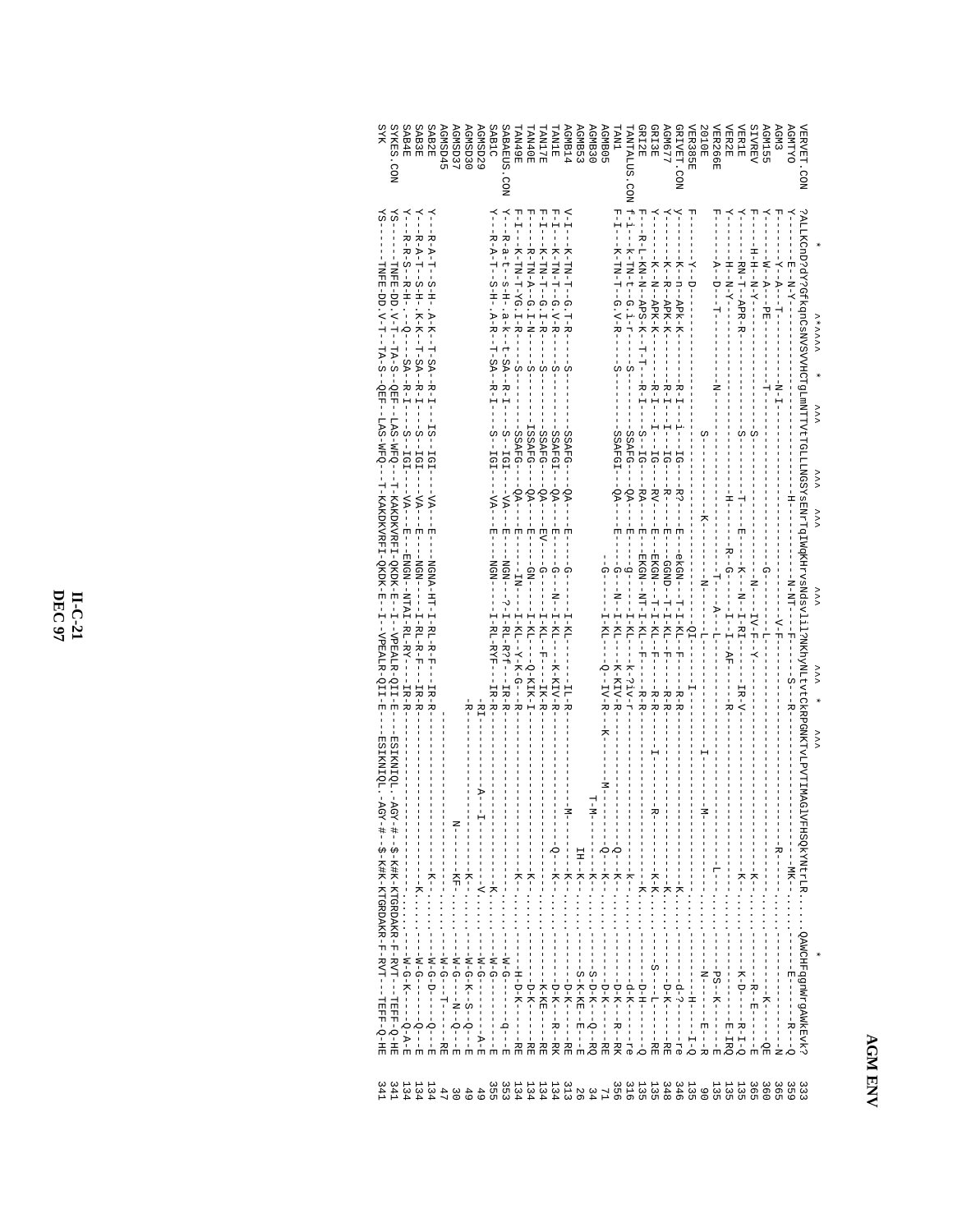**AGMENV** 

| SYK<br><b>STKES</b><br>.<br>NO2                                                              | SAB4E                                              |                                                     | SAB2E<br>SAB3E                                             | SPOSSING                                                                       | AGMSD37                             | SCNSD30                             | SSN5D22                    | SAB1C                                    | <b>SUEARDS</b><br>.<br>Son              | <b>TAN49E</b>             | LAN40E                        | <b>RYTIMAT</b>                | <b>TAM1E</b>                     | AGMB14                   | <b>AGMB53</b>                            | AGMB <sub>30</sub>                | <b>AGMBO5</b>                   | TNV.                                    | <b>ANTALUS</b>                        | <b>JRIZE</b>                                                     | <b>RISE</b>                              | <b>GM677</b>                                   | <b>JRIVET.CON</b>                  | <b>TER385E</b>         | <b>SOLOE</b>              | <b>TER266E</b>                                  | <b>TER2E</b>                   | <b>AERIE</b>                               | SIVREV                     | <b>AGN155</b>         | <b>AGM3</b>               | <b>AGMTYO</b>               | <b><i>IERVET</i></b><br>.<br>20                           |     |
|----------------------------------------------------------------------------------------------|----------------------------------------------------|-----------------------------------------------------|------------------------------------------------------------|--------------------------------------------------------------------------------|-------------------------------------|-------------------------------------|----------------------------|------------------------------------------|-----------------------------------------|---------------------------|-------------------------------|-------------------------------|----------------------------------|--------------------------|------------------------------------------|-----------------------------------|---------------------------------|-----------------------------------------|---------------------------------------|------------------------------------------------------------------|------------------------------------------|------------------------------------------------|------------------------------------|------------------------|---------------------------|-------------------------------------------------|--------------------------------|--------------------------------------------|----------------------------|-----------------------|---------------------------|-----------------------------|-----------------------------------------------------------|-----|
| QAT-TW- NVT -<br>241-1741 - INA-<br>MRSQPG--<br>L-VRTH--                                     | - SPE - - S - - KN - SO - F - -<br>М-6-<br>- REFER | $-4-7-7$<br>$-6$ - $-1$ $-1$ $-1$ $-1$<br>$-$ EFFFF | $K - -A - -P -$<br>$-5 -$<br>$-$ MK $-$ F<br>$-1$<br>HHHH- | H-PAN-NSH-H-PANISQ-F<br>—<br> <br> <br>$ST - -T$                               | EK-0-1-H-0-F<br>₹<br><b>CHAIRT-</b> | $-SK-F$<br>· HHHH-S                 | -PEK-Q<br>$SK-F$<br>$-177$ | 1--1<br>--PKK-S<br>$-2K$<br><b>SEFFF</b> | $-5.5 - 8$<br>$-5K-F-1$<br><b>EIEEE</b> | -R----S-<br>$-M-M-D-M-N-$ | $EX - Q - -$<br>KN-HE-W-H-W-H | EK-R-<br>- - KK-W-W-- W       | - - EKA- B-<br>$-N-S-N-S-N$      | <b>HK-Q</b><br>$-KK-K-K$ | $F - 7$<br>---<br>EK-Q-<br>---H3XO-M-H-H | - A-1<br>- PEK-Q----X-KQ-W-R---X- | けっし<br>--VK-Q---N-KQ-W-H-N--W-- | —<br>-<br>E<br>因 スープー<br>$-N-S-N-S-N-S$ | ek-q-<br>$N - x - N - N - N - n -$    | -V. - KA - NLH - DD-K-R- - W                                     | K-<br>$-EB = -$<br>. NLHEVKH - N-H-H-H-N | $-\Delta - -K\Delta -$<br>NHHKSH-N-H-R-HW<br>C | $-5 - 5 - 7$<br>NI-R-Vi-R-R-Vi-R-N |                        | -RQK-                     | 」<br>N-<br>$-1 - H - H - H -$<br><b>PKR-FF-</b> | - - T- - - PHK - R -<br>$-K-F$ | K--H<br>$-5 - 12 - 6 -$<br>$-50 - F$       | Ļ<br>$-k-$<br>$-1$ $-1$    | $E - -Q -$<br>-NK-F   | 현                         | <b>K-F-E-</b><br>≥<br> <br> | eIvkLPkdrY?GTNdte?IylqRqfGDPEaaNLWFNCqGEFFYcKMDWfLNY1NNlt |     |
|                                                                                              |                                                    |                                                     |                                                            |                                                                                |                                     | 먹                                   |                            |                                          |                                         | $-4$                      | - 41<br>$M-M-$                | ¦<br>¦                        | $\Delta - - - - -$               |                          | -dl                                      | $-M-N$ – $N-N$                    | -dl<br>$-\Delta$                | -d1<br>$-M - M -$                       | $-4 - M - N -$                        |                                                                  |                                          |                                                |                                    |                        |                           |                                                 |                                |                                            |                            |                       | -<br>부                    | -<br>-<br>-<br>7            |                                                           |     |
| -VSK                                                                                         | SS.<br>- - Nd                                      | .sõ                                                 | ġ.<br>$-1$                                                 | ŠS<br>$-18P -$                                                                 | $-KS$<br>$-45-$                     | ġ.<br>$-4-$                         | $-1 - 1$                   |                                          |                                         | -ESAGGNYT-VEG             | ESDSGKS-NVEG                  | <b>DSARRRKE-VEG</b><br>i<br>P | ESNSGRN--VEG<br>.<br>-<br>-<br>- | ESSEGSFT-VEG             | <b>ESEDGTLL-VEG</b>                      | DSAEGAQK-VEG                      | ESANGTNL-VEG                    | ESNSGRN--VEG                            | <b>BEA--unsess</b>                    | $-K^-$                                                           | ុំ<br>$-RS-$                             | 특별<br><b>EGINRI-DE</b>                         | $\frac{1}{\Omega}$                 |                        |                           |                                                 |                                |                                            |                            |                       |                           | $-X$ – M                    |                                                           | ミゝゝ |
| NGNASKNNYASNI.<br>NGNASKNNYASNL.-                                                            | TPKSDKR-W                                          |                                                     | GGNDKNN, RK-W-                                             |                                                                                |                                     |                                     |                            |                                          |                                         | -GGMTGS.RK-LK             | <b>LPEKID.</b>                | $\frac{1}{\alpha}$            | <b>TTGKDKR-XF-</b>               | $-F-S$<br>SGGLTGSTRK-LK- | $-K-R-T$                                 | $-L-d-d-$<br>NGQLTQS. XX-LX-      | $-K-FDF$<br>SGGLTGS.RK-LK--     | FN-TRGF                                 | tggltgs?rk-lK-                        | . NKPKGP                                                         | TSHKK-.QG-                               | -GKP. G                                        | --?kkp.-G                          | $-Q-D-S-1$<br>$-100$ . | - N-NT-R- . - K-G . - TS- | R-K-HSGH-SGXKR-                                 | S-.-GSR.TSP<br>٦T              | ä                                          | . - Q - S - E - XX - . N - | $H - K - N$ . $R - N$ | -9-.-9-<br>.<br>-QK- . K- |                             | vdadH??W?C?n?t??k??g??aPGPCvQRT                           |     |
|                                                                                              |                                                    | .NKTSDKK-N--N<br>$-AP$ -                            | ᡃ                                                          | KTNNDKK-WA-N<br>᠊ᠣ                                                             | SKNNDKR-W--N<br>ᡃ                   | TKQNDKK-W-<br>ᡕ                     | . NKGDKK-W-<br>ᡕ           | ARNIVINT K-<br>᠊ᡆ                        | -?knndkk-W-<br>᠊ᢦ                       | C                         | . RL-KK-                      | - HK-HK-S                     |                                  |                          | HPPLHCOHRK-LX-C                          |                                   |                                 | $\cdots$ $\cdots$ $\cdots$ $\cdots$     |                                       |                                                                  | $-ARK$ -                                 |                                                |                                    |                        | ÷.                        |                                                 | ÷.                             | ဂု                                         |                            |                       | $\frac{1}{2}$             |                             |                                                           |     |
| $S - A - - QI - - - RYYR - LI - L - TA - - IR - - N$<br>S-A--QH-----RYYR-LH-L-HA--HR---N---A | ローーーー〇-V--------                                   | $-1 - 0 - 0 - -$<br>÷                               | $-01\Lambda$ -                                             | $-0$ - $\Delta$ - $\Delta$ -                                                   | $-\Delta - \Delta -$                | $-6 - \Lambda -$                    | $-6 - 1 -$                 | $-\Delta-\delta-$                        | $-\Delta-\delta-$                       |                           |                               |                               | $- \Delta I$                     | $-1$<br>--I-LQ-R         |                                          | $-4-$<br>$-5 - 0 - 1$             | $-1$                            | $-LV-$                                  | $-1$ – $-1$                           | $-\Delta - \Delta -$                                             | $-\Delta - \Delta -$                     | $-\Delta - \delta$                             | $Q - V - -$                        |                        | - - - - - - - - - -       | <b>INLE-</b>                                    |                                | $\begin{array}{c} 1 \\ 1 \\ 1 \end{array}$ |                            |                       | L-R-1                     |                             | TVacHIRSVindwytiskktYAPREGHLqCtSTVTG                      |     |
|                                                                                              | $-E - N - P - P - P$                               | $-E - N - R - R$                                    | $-E - N - P - P$                                           | $\label{eq:Riccati} -\mathbf{Q}-\mathbf{E}---\mathbf{A}-\mathbf{A}-\mathbf{A}$ | $-Q-E-H-H-H-H$                      | $-{\bf E}-{\bf N}--{\bf A}-{\bf A}$ | 며<br> <br>$-2-A$           | $-E - N - P - P$                         | $-E - n - n - A - A$                    | 禸<br>-S                   | w                             |                               | ।<br>स<br>S                      | -- H-R-H-<br>S           | $\frac{1}{14}$                           | i                                 | j                               |                                         | $\frac{1}{\sqrt{2}}$<br>$\frac{1}{1}$ | $- -\Omega - \mathbf{E} - \mathbf{N} - \mathbf{S} - -\mathbf{A}$ | -R-N----A                                | $E - N - S - - H$                              | --B-N-8-1                          |                        |                           |                                                 |                                |                                            |                            |                       |                           |                             |                                                           |     |
| 439<br>439                                                                                   | 248                                                | 248                                                 | 250                                                        | 161                                                                            | 144                                 | 163                                 | 162                        | 469                                      | 464                                     | <b>259</b>                |                               |                               |                                  |                          |                                          | 41114222<br>79553555<br>0000013   |                                 |                                         | 438                                   | 246                                                              | 250                                      | 463                                            | 452                                | 254                    | <b>211</b>                | 2022<br>2022<br>2022                            |                                |                                            | 484                        | 479                   | 484                       | 477                         | 445                                                       |     |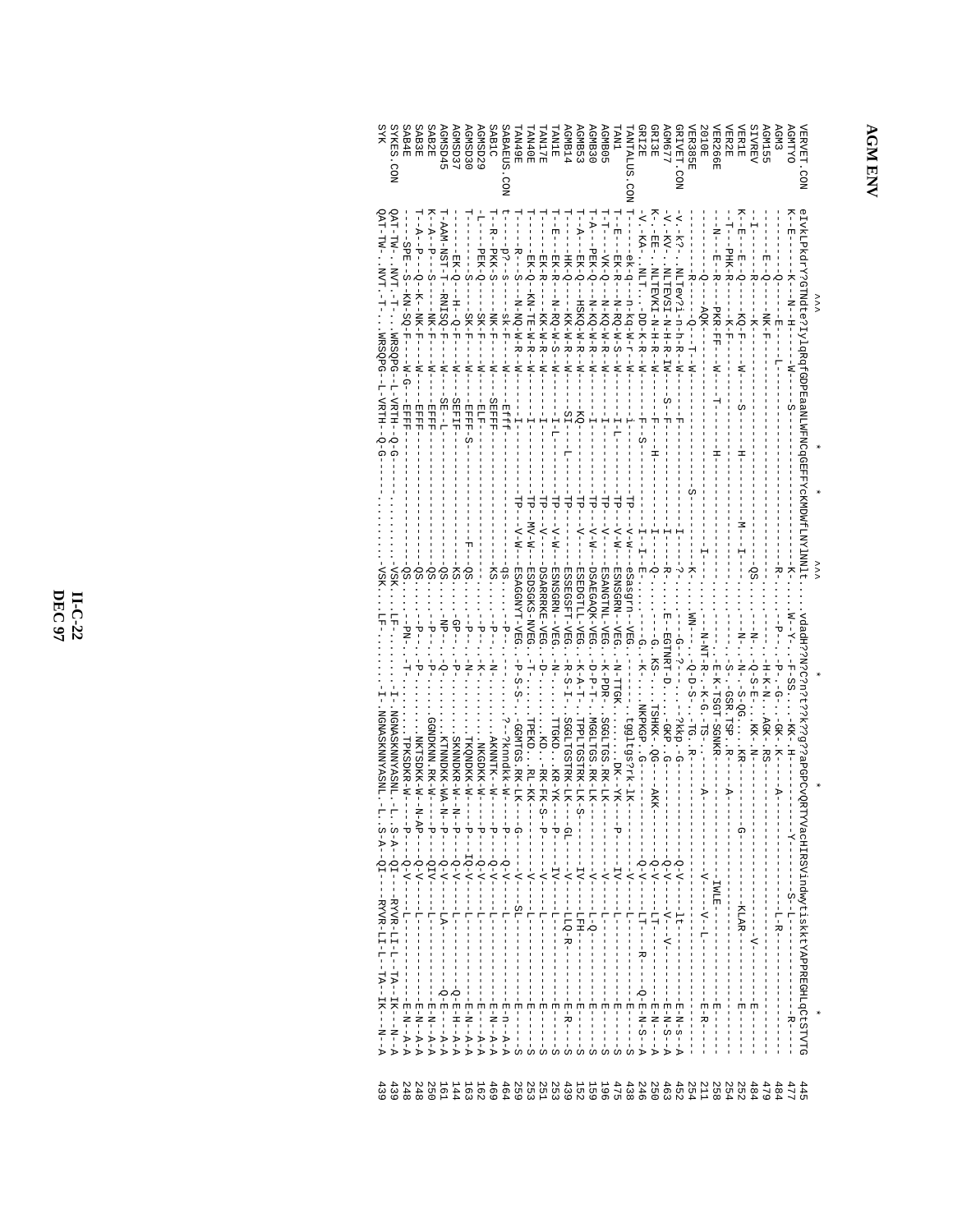| SYKES. CON<br><b>DALIMDE</b><br>SAB1C<br>SABAEUS.CON<br><b>JRIVET. CON</b><br><b>SIVREV</b><br><b>SCMG77</b><br><b>AGM155</b><br><b>AGM3</b><br><b><i>VERVET.CON</i></b><br>LNN.<br><b>NOD. SULATINA</b><br>ALEKYLeDQARLNaWGCAWKQVCHTTVpW                                                                                                                                                                                                                                                                                                                                                       | ЯYК<br>SAB4E<br>SAB2E<br>AGMSD30<br>SPOSSM <sub>D</sub><br>GNSD37<br><b>YKES.CON</b><br><b>ESPASE</b><br>GNSD <sub>29</sub><br>SAB1C<br>VITU IE - YPG STI . - F - PTANV - UV - R - U - F I - F<br>TTDIE-YPGSTT<br>$-5K$<br>SK.<br>SK<br>-HS<br>$SK-G-$<br>SK-<br>SK-<br>LK-                                                                                                          | SENDES<br><b>GMB14</b><br><b>LAN1E</b><br><b>GMB30</b><br><b>HOPNA</b><br>TAN40E<br><b>BLINE</b><br><b>ABAEUS</b><br>CON<br>$LN-S$<br>N-S<br>IAS<br>N-S<br>$M-S-D$<br>¤−S<br>L-S<br>$\frac{1}{\Box}$<br>$\frac{1}{\Box}$<br>Ů<br>é<br>Ų<br>$-NNK-M-$<br>SKE--<br>SK-M-<br>DK-M-<br>LKHM-                                                     | <b>GUBOS</b><br><b>GM677</b><br>RIVET.CON<br><b>TER385E</b><br>SUTYLNY.<br><b>JRI3E</b><br><b>ROTOE</b><br><b>LNA</b><br>RI2E<br>CO<br>N<br>$m-S$<br>M-S-D<br>N-S<br>é<br>Ë<br>$-NOS$ .<br>SK-M-<br><b>NKSGPI</b><br><b>NkSGP</b><br>NK SGP]                                                                                                                                                              | <b>SIVREV</b><br><b>OXTIMDA</b><br><b>JER266E</b><br><b>SGTMDT</b><br><b>AGM3</b><br><b>VERVET</b><br><b>JER2E</b><br><b>JER1E</b><br>.<br>NO2<br>IPK<br>$-XMM$<br>耳<br>SR<br>ð                                               |
|-------------------------------------------------------------------------------------------------------------------------------------------------------------------------------------------------------------------------------------------------------------------------------------------------------------------------------------------------------------------------------------------------------------------------------------------------------------------------------------------------------------------------------------------------------------------------------------------------|--------------------------------------------------------------------------------------------------------------------------------------------------------------------------------------------------------------------------------------------------------------------------------------------------------------------------------------------------------------------------------------|----------------------------------------------------------------------------------------------------------------------------------------------------------------------------------------------------------------------------------------------------------------------------------------------------------------------------------------------|-----------------------------------------------------------------------------------------------------------------------------------------------------------------------------------------------------------------------------------------------------------------------------------------------------------------------------------------------------------------------------------------------------------|-------------------------------------------------------------------------------------------------------------------------------------------------------------------------------------------------------------------------------|
| ER-<br>견<br>$KY - N$<br>ヤーリー<br>$(X - N)$<br>U-N--N-1<br>$-LF-N$ -<br>-N-H1<br>$Q-N--N-Q$<br>$-1$<br>$-1$<br>$-1$<br>$-1$<br>$-1$<br><b>H-N</b><br>j<br>J<br>$\frac{1}{\mathsf{U}}$<br>닡                                                                                                                                                                                                                                                                                                                                                                                                        | PHANV-DV-R-D-FX-<br>RS-<br>$-1$<br>i<br>F<br>$- - - 5S$<br>ź.<br>-<br>-<br>-<br>-<br>-<br>-<br>$-7$<br>$\frac{1}{1}$<br>$-\frac{1}{2}$<br>÷<br>n<br>S<br>à<br>IQ-K-<br>$-8 - 6 - 1$                                                                                                                                                                                                  | LANL-N-<br>LANL-N-N-<br>LANL-N-<br>LAN--NLY-Y<br>LANL-N<br>LANL-N-<br>-N-H-N-<br>$rac{1}{2}$<br>$X - Y$<br>؋<br>H<br>I<br>$-1$ $ \overline{E}$<br>$-K-$                                                                                                                                                                                      | LANL-N<br>$N-TNVI$<br>$N-IM$<br>S-VRS<br>VRS<br>Ģ<br>-IK-K<br>å                                                                                                                                                                                                                                                                                                                                           | MtVELMYn??rRT.NVTLSPQIE?IMAaElgRYKLVEITPIGFAPTGYRRYYGGhergKRV.PFVJGFLgFLGAAGTAMGAGAAELWSqhL                                                                                                                                   |
| 丙<br>Ю<br>Ю<br>Ю<br>$-MA$<br>-NA.<br>$AD$ – –<br>TA-<br>$\mathbb{R}$<br>ă<br>χS<br>s.<br>SRI-EQ-H--<br>--Y--V--TTP<br>-4--1-<br><b>SRI-EQ-H</b><br>$K - EQ -$<br>$QL - EE - QN -$<br>OL-EE-QN<br>--<br>- EH -                                                                                                                                                                                                                                                                                                                                                                                   | ð<br>50<br>FLPN-1-F-<br>四ピセンロード<br>Ō<br>۳Ū<br>᠇ᠣ<br>AA-LA                                                                                                                                                                                                                                                                                                                            | $\sim$<br>$\sim$<br>$\frac{1}{4}$<br>ドーヤ<br>t<br>ᡃᠣ<br>$-1-1$<br>.<br>너<br>벼<br>-<br>日-日<br>.<br>너<br>머                                                                                                                                                                                                                                      | $\Delta - \Delta$<br>₽<br>ᠸ<br>᠊ᢦ<br>ᡃᡉ<br>$-LK-$<br>$S-E$ .<br>$-1$<br>ဂု<br>.<br>너<br>너<br>$-1 - 1$<br>.<br>ה<br>ס<br>$SP - -$                                                                                                                                                                                                                                                                          | $QD-S$<br>ししーロー<br>S – E                                                                                                                                                                                                      |
| コース--<------ H<br>-<br>D--<br>N--<br>$\sum_{i=1}^{n}$<br>Ю<br>ا<br>م<br>S<br>$R-T$ -<br>$SD-$<br>S<br>ဂှ<br>Ω<br>ă                                                                                                                                                                                                                                                                                                                                                                                                                                                                              | 7-2<br>⋗<br>⊅<br>Ω<br>Ö<br>Ю<br>н<br>H<br>Ю                                                                                                                                                                                                                                                                                                                                          | R-<br>R-<br>R –<br>j.<br>ъ<br>⋗<br>ŧ<br>$\dot{\circ}$<br>юò<br>ΙÓ.<br>Ò                                                                                                                                                                                                                                                                      | R-<br>ပင်္<br>Ġ<br>Ò                                                                                                                                                                                                                                                                                                                                                                                      |                                                                                                                                                                                                                               |
| qW?NTTPdN?NWIWIEWIEWZ01???LESMITT?QI-1kAReQEEKNLDAYQKL?sWSdFWSWFDFSKWIMILKiGFLvvvGiIGLAZIYVYGTIGYCIaRV<br>ONITMEN-IN-IN-IN-IN-IN-IN-IN-IN-IN-IN-IN-<br>QD - TSM - MI - - V - S - FWWI I - X - - Y I - I - I - I - U - U F - MAWU I I NG - - - - - -<br>$-1 - 4 \lambda 5 - -1 - 1 - 15$<br>$-LT-FGWM-ALM-LA-IV-VD-V-LVITGILRKF$<br>$SL- T - GYY- - - I - I - I - I - I - I - FANNUDG - - RNT$<br>-LTT-FGWM--AIM-IA-VA-V-DVIIGILRKF<br>$\frac{1}{1}$<br>$\frac{1}{1}$<br>T<br>I<br>I.<br>$\begin{bmatrix} 1 \\ 1 \\ 1 \\ 1 \end{bmatrix}$<br>$\frac{1}{1}$<br>$\frac{1}{1}$<br>$\mathsf I$<br>I. | $-N---DK--E---$<br>$\mathbf{I}$<br>$\begin{array}{c} 1 \\ 1 \\ 1 \end{array}$<br>$\mathsf I$<br>$\overline{\phantom{a}}$<br>Ť.<br>$\mathsf I$<br>$-5$<br>$\overline{0}$ .<br>$Q$ ------<br>Ю<br>$\overline{1}$<br>Ţ<br>$-111 - 0 - 0 - 0 - 0$<br>$-1 = \underline{H} \underline{T} - \underline{A} - -\underline{A} - -1 \underline{H}$<br>$\frac{1}{1}$<br>$-1$ $-1$ $-1$ $-1$ $-1$ | $-1$ N <sup>-</sup><br>J.<br>I<br>$\mathbf{I}$<br>$\mathsf I$<br>$\mathsf I$<br>$\mathbb{L}$<br>I.<br>$\frac{1}{2}$<br>$\sum_{i=1}^{n}$<br>$\sum_{i=1}^{n}$<br>$-\frac{1}{2}$<br>Ю<br>I<br>J.<br>ł.<br>п<br>$\mathbf{I}$<br>$\mathbf{I}$<br>ł<br>$\overline{\phantom{a}}$<br>L<br>$\mathbb T$<br>$\mathsf I$<br>$\frac{1}{1}$<br>$\mathsf I$ | -<br>$\mathsf I$<br>J.<br>1<br>$\frac{1}{1}$<br>1<br>$\frac{1}{1}$<br>$-$ B $-$<br>ţ<br>$\overline{\phantom{a}}$<br>1<br>т<br>$- - - - - - - -$<br>т<br>J.<br>$\overline{\phantom{a}}$<br>1<br>Ţ<br>$\frac{1}{1}$<br>÷<br>т<br>Ť.<br>1<br>$Q - -1 = 2 - -1 -$<br>$Q$ ---L----<br>$Q - -1 - 1 - - - -$<br>Ю<br>$\sum_{i=1}^{n}$<br>$-1$<br>Ţ.<br>$\mathbf{I}$<br>부<br>I.<br>I.<br>$\frac{1}{1}$<br>т<br>I. | LAGI 1 QQQKNLLAAVeAQQQMLKLTTWGVKNLNARVT<br>$- -M - -$<br>ţ<br>$\frac{1}{1}$<br>Ť.<br>Ţ<br>$\frac{1}{1}$<br>Ť<br>п<br>$\frac{1}{4}$<br>$\frac{1}{1}$<br>$\frac{1}{1}$                                                          |
| $\frac{1}{1}$<br>$-1 - 1 - - - - - - - - -$<br>$\begin{array}{c} 1 \\ 1 \\ 1 \\ 1 \end{array}$<br>×<br>$\frac{1}{1}$<br>ţ<br>489<br>69<br>898<br>713<br>702<br>735<br>929<br>735<br>989<br>724<br>713<br>718<br>728                                                                                                                                                                                                                                                                                                                                                                             | $\begin{array}{c} \begin{array}{c} \text{1} \\ \text{2} \\ \text{3} \\ \text{4} \end{array} \end{array}$<br>I<br>T<br>I<br>п<br>÷<br>부<br>UЛ<br>895<br>368<br>368<br>369<br>198<br>162<br>965<br>223<br><b>192</b>                                                                                                                                                                   | $\frac{1}{1}$<br>Ţ<br>$\frac{1}{1}$<br>Ţ<br>ł<br>ł<br><b>591</b><br>373<br>$271$<br>373<br>488<br><b>185</b><br>219<br>234                                                                                                                                                                                                                   | $\frac{1}{1}$<br>$\frac{1}{1}$<br>J.<br>$\frac{1}{1}$<br>$\overline{\phantom{a}}$<br>$\frac{1}{1}$<br>т.<br>$\overline{\phantom{a}}$<br>$\mathbf{I}$<br>$\overline{\phantom{a}}$<br>1<br>$\mathbf{I}$                                                                                                                                                                                                     | $\frac{1}{1}$<br>I<br>ţ<br>$\begin{array}{c} 1 \\ 1 \\ 1 \end{array}$<br>$\frac{1}{1}$<br>п<br>т<br>I<br>п<br>$\frac{1}{1}$<br>ł<br>ï<br>ţ<br>I<br>J.<br>$\mathbf{I}$<br>379<br>375<br>612<br>372<br>607<br>E12<br>509<br>045 |